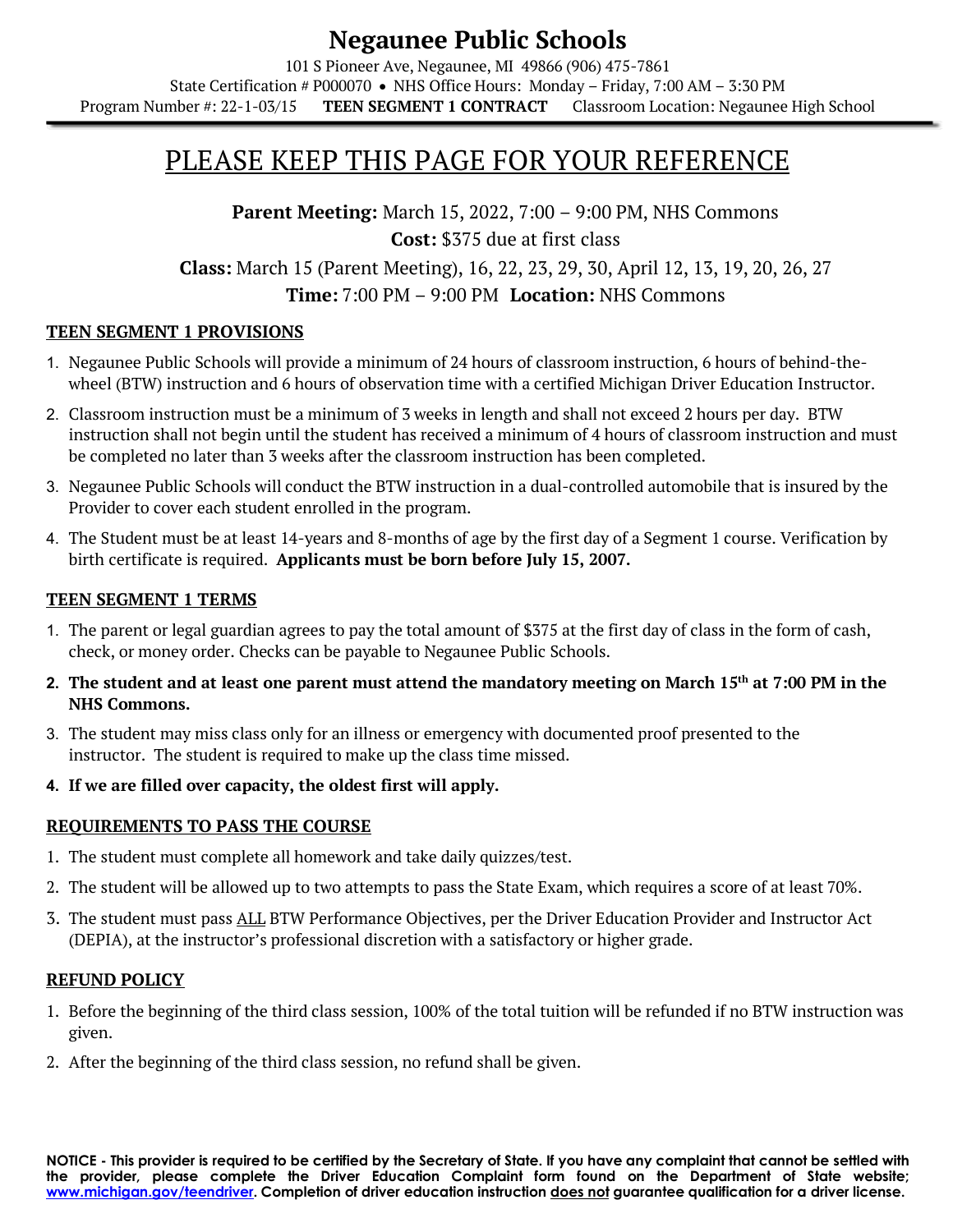## **Negaunee Public Schools**

101 S Pioneer Ave, Negaunee, MI 49866 (906) 475-7861 State Certification # P000070 • NHS Office Hours: Monday – Friday, 7:00 AM – 3:30 PM Program Number #: 22-1-03/15 **TEEN SEGMENT 1 CONTRACT** Classroom Location: Negaunee High School

### THIS FORM MUST BE TURNED IN AT THE NHS OFFICE NO LATER THAN

## FRIDAY, MARCH 11, 2022.

| Last Name                                                                                                                                                                                                                                                                                | Student: North Commission of the Commission of the Commission of the Commission of the Commission of the Commission of the Commission of the Commission of the Commission of the Commission of the Commission of the Commissio                                                |             |
|------------------------------------------------------------------------------------------------------------------------------------------------------------------------------------------------------------------------------------------------------------------------------------------|-------------------------------------------------------------------------------------------------------------------------------------------------------------------------------------------------------------------------------------------------------------------------------|-------------|
|                                                                                                                                                                                                                                                                                          | First Name                                                                                                                                                                                                                                                                    | Middle Name |
|                                                                                                                                                                                                                                                                                          |                                                                                                                                                                                                                                                                               |             |
|                                                                                                                                                                                                                                                                                          |                                                                                                                                                                                                                                                                               |             |
|                                                                                                                                                                                                                                                                                          | Parent/Legal Guardian's Name: 1990 1990 1991 1991 1992 1994 1994 1994 1994 1995 1996 1997 1998 1999 1999 1999                                                                                                                                                                 |             |
|                                                                                                                                                                                                                                                                                          |                                                                                                                                                                                                                                                                               |             |
|                                                                                                                                                                                                                                                                                          |                                                                                                                                                                                                                                                                               |             |
|                                                                                                                                                                                                                                                                                          | Emergency Contact: <u>New York: Phone:</u> Phone: Phone: Phone: Phone: Phone: Phone: Phone: Phone: Phone: Phone: Phone: Phone: Phone: Phone: Phone: Phone: Phone: Phone: Phone: Phone: Phone: Phone: Phone: Phone: Phone: Phone: Ph                                           |             |
| <b>BTW WAIVER</b>                                                                                                                                                                                                                                                                        |                                                                                                                                                                                                                                                                               |             |
| Section 33 (d) of the Driver Education Provider and Instructor Act requires that at least two students must be in a vehicle<br>during BTW instruction unless a parent waives this requirement in writing.<br>I, the Parent/Legal Guardian of the Student, waive this requirement. $\Box$ | I understand that my son/daughter must still complete at least 6 hours of observation time as a passenger in a driver education vehicle                                                                                                                                       |             |
| being driven by another driver education student.                                                                                                                                                                                                                                        |                                                                                                                                                                                                                                                                               |             |
|                                                                                                                                                                                                                                                                                          | Date: Student Signature: Student Signature: Student Signature: Student Signature: Student Signature: Student Signature: Student Signature: Student Signature: Student Signature: Student Signature: Student Signature: Student<br>Date: Parent/Legal Guardian Signature: 1997 |             |

**NOTICE - This provider is required to be certified by the Secretary of State. If you have any complaint that cannot be settled with the provider, please complete the Driver Education Complaint form found on the Department of State website; www.michigan.gov/teendriver. Completion of driver education instruction does not guarantee qualification for a driver license.**